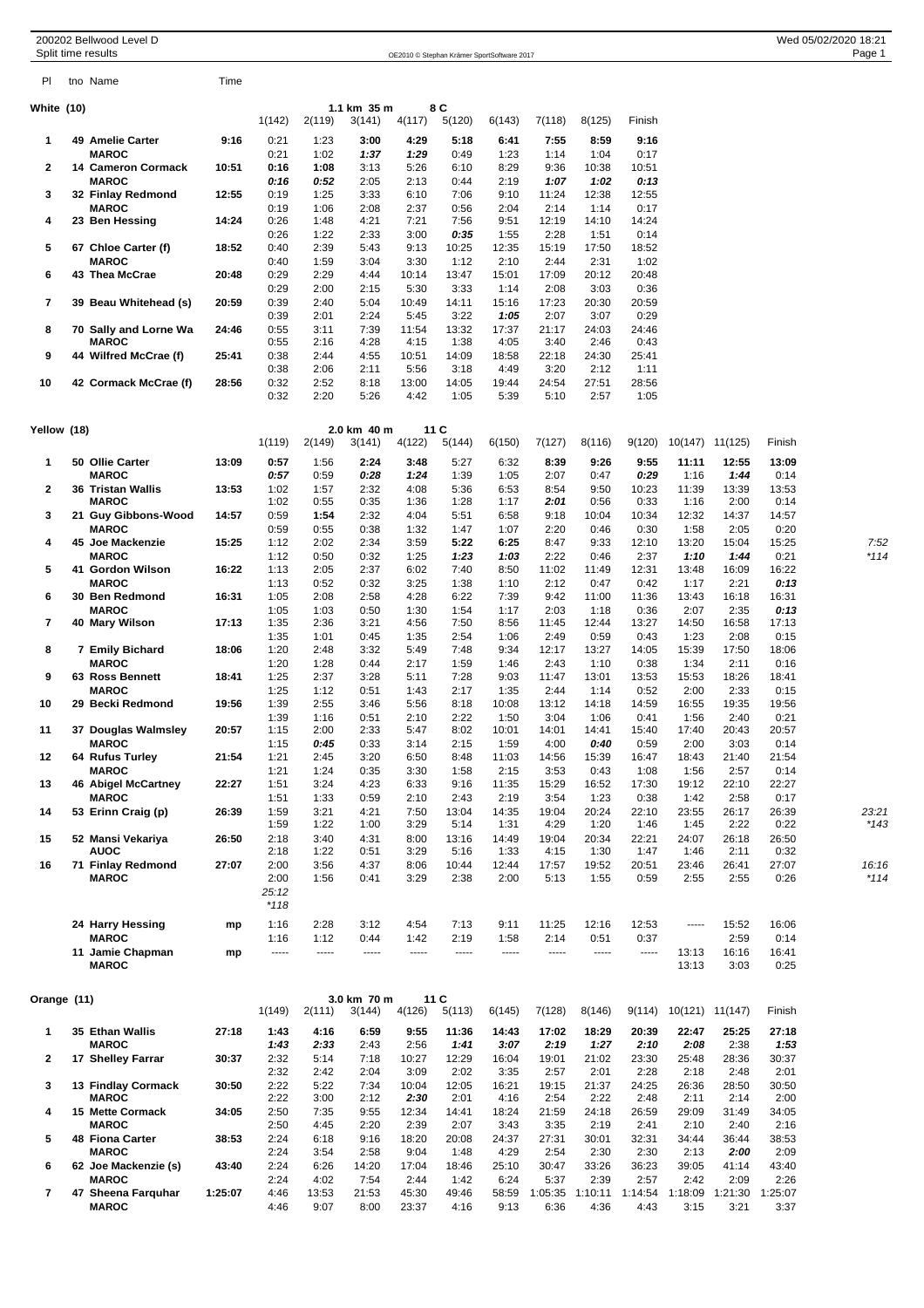|                |  | 200202 Bellwood Level D<br>Split time results  |         |                               |               |                       |                |                  | OE2010 © Stephan Krämer SportSoftware 2017 |                  |                 |                  |                              |                         |                                                | Wed 05/02/2020 18:21 | Page 2        |
|----------------|--|------------------------------------------------|---------|-------------------------------|---------------|-----------------------|----------------|------------------|--------------------------------------------|------------------|-----------------|------------------|------------------------------|-------------------------|------------------------------------------------|----------------------|---------------|
| PI             |  | tno Name                                       | Time    |                               |               |                       |                |                  |                                            |                  |                 |                  |                              |                         |                                                |                      |               |
|                |  |                                                |         |                               |               | 3.0 km 70 m           |                |                  |                                            |                  |                 |                  |                              |                         |                                                |                      |               |
| Orange (11)    |  |                                                |         |                               |               |                       |                | 11 C             | (cont.)                                    |                  |                 |                  |                              |                         |                                                |                      |               |
|                |  |                                                |         | 1(149)                        | 2(111)        | 3(144)                | 4(126)         | 5(113)           | 6(145)                                     | 7(128)           | 8(146)          |                  | $9(114)$ $10(121)$ $11(147)$ |                         | Finish                                         |                      |               |
| 8              |  | 54 Colin McCartney (p) 2:16:53<br><b>MAROC</b> |         | 5:39<br>5:39                  | 10:52<br>5:13 | 16:39<br>5:47         | 31:35<br>14:56 | 34:40<br>3:05    | 1:50:00<br>1:15:20                         | 1:55:45<br>5:45  | 1:59:03<br>3:18 | 2:03:45<br>4:42  | 6:39                         | 2:10:24 2:13:19<br>2:55 | 2:16:53<br>3:34                                |                      |               |
|                |  | 75 Ben Redmond                                 | mp      | 3:28                          | 8:21          | 12:43                 | 16:37          | 1.1.1.1          | -----                                      | -----            | 22:56           | 27:33            | 31:08                        | 34:30                   | 37:53                                          |                      |               |
|                |  | <b>MAROC</b><br>72 Gordon Wilson               | mp      | 3:28<br>2:00                  | 4:53<br>11:37 | 4:22<br>13:36         | 3:54<br>16:16  | 24:00            | -----                                      | 35:08            | 6:19<br>37:17   | 4:37<br>42:06    | 3:35<br>-----                | 3:22<br>49:01           | 3:23<br>52:00                                  |                      |               |
|                |  | <b>MAROC</b>                                   |         | 2:00                          | 9:37          | 1:59                  | 2:40           | 7:44             |                                            | 11:08            | 2:09            | 4:49             |                              | 6:55                    | 2:59                                           |                      |               |
|                |  | 8 Emily Bichard (s)<br><b>MAROC</b>            | mp      | 3:45<br>3:45                  | 10:19<br>6:34 | 16:19<br>6:00         | 20:48<br>4:29  | 27:00<br>6:12    | -----                                      | -----            | -----           | 1:13:21<br>46:21 | -----                        | 1:19:25<br>6:04         | 1:23:46<br>4:21                                |                      | 46:47<br>*115 |
| Medium (15)    |  |                                                |         |                               |               | 3.3 km 70 m           |                | 9 C              |                                            |                  |                 |                  |                              |                         |                                                |                      |               |
|                |  |                                                |         | 1(129)                        | 2(111)        | 3(146)                | 4(112)         | 5(148)           | 6(128)                                     | 7(150)           | 8(124)          | 9(147)           | Finish                       |                         |                                                |                      |               |
| 1              |  | 59 Finlay Withington                           | 28:01   | 3:39<br>3:39                  | 5:14<br>1:35  | 8:20<br>3:06          | 13:52<br>5:32  | 17:44<br>3:52    | 19:55<br>2:11                              | 21:59<br>2:04    | 24:37<br>2:38   | 26:26<br>1:49    | 28:01<br>1:35                |                         |                                                |                      |               |
| $\mathbf{2}$   |  | <b>58 Stuart Berill</b>                        | 28:17   | 4:07                          | 5:43          | 8:35                  | 14:39          | 18:08            | 20:21                                      | 22:11            | 25:04           | 26:44            | 28:17                        |                         |                                                |                      |               |
| 3              |  | 65 Ewan Bennett                                | 29:14   | 4:07<br>3:19                  | 1:36<br>4:58  | 2:52<br>7:29          | 6:04<br>12:43  | 3:29<br>17:45    | 2:13<br>20:21                              | 1:50<br>22:39    | 2:53<br>25:21   | 1:40<br>27:47    | 1:33<br>29:14                |                         |                                                |                      |               |
|                |  | <b>MAROC</b>                                   |         | 3:19                          | 1:39          | 2:31                  | 5:14           | 5:02             | 2:36                                       | 2:18             | 2:42            | 2:26             | 1:27                         |                         |                                                |                      |               |
| 4              |  | 51 Lucie Hamplova<br><b>AUOC</b>               | 32:45   | 4:37<br>4:37                  | 6:45          | 9:43                  | 16:03          | 20:19            | 23:05                                      | 26:11            | 29:00           | 30:57            | 32:45                        |                         |                                                |                      |               |
| 5              |  | 5 Sue Barrie                                   | 33:34   | 4:32                          | 2:08<br>6:55  | 2:58<br>10:23         | 6:20<br>16:00  | 4:16<br>19:34    | 2:46<br>23:14                              | 3:06<br>25:40    | 2:49<br>28:50   | 1:57<br>31:29    | 1:48<br>33:34                |                         |                                                |                      |               |
|                |  | <b>MAROC</b>                                   |         | 4:32                          | 2:23          | 3:28                  | 5:37           | 3:34             | 3:40                                       | 2:26             | 3:10            | 2:39             | 2:05                         |                         |                                                |                      |               |
| 6              |  | 31 Chris Redmond<br><b>MAROC</b>               | 33:39   | 3:12<br>3:12                  | 4:55<br>1:43  | 7:36<br>2:41          | 12:34<br>4:58  | 22:01<br>9:27    | 24:33<br>2:32                              | 26:42<br>2:09    | 29:23<br>2:41   | 31:55<br>2:32    | 33:39<br>1:44                |                         |                                                |                      |               |
| 7              |  | 38 Ranolph Whitehead                           | 34:10   | 4:27                          | 6:33          | 9:19                  | 18:46          | 22:19            | 25:02                                      | 27:18            | 30:22           | 32:31            | 34:10                        |                         |                                                |                      |               |
| 8              |  | <b>MAROC</b><br>25 Yann Newey                  | 36:48   | 4:27<br>4:59                  | 2:06<br>8:11  | 2:46<br>11:36         | 9:27<br>19:41  | 3:33<br>23:55    | 2:43<br>26:55                              | 2:16<br>30:04    | 3:04<br>33:07   | 2:09<br>35:16    | 1:39<br>36:48                |                         |                                                |                      |               |
|                |  | <b>MAROC</b>                                   |         | 4:59                          | 3:12          | 3:25                  | 8:05           | 4:14             | 3:00                                       | 3:09             | 3:03            | 2:09             | 1:32                         |                         |                                                |                      |               |
| 9              |  | 68 Ruth Gooch                                  | 39:14   | 4:32                          | 6:53          | 10:17                 | 20:17          | 24:41            | 27:38                                      | 30:27            | 34:00           | 37:28            | 39:14                        |                         |                                                |                      |               |
| 10             |  | <b>MAROC</b><br>6 Anna Bichard                 | 41:11   | 4:32<br>5:38                  | 2:21<br>8:29  | 3:24<br>13:00         | 10:00<br>19:27 | 4:24<br>25:18    | 2:57<br>28:40                              | 2:49<br>31:50    | 3:33<br>35:52   | 3:28<br>38:27    | 1:46<br>41:11                |                         |                                                |                      |               |
|                |  | <b>MAROC</b>                                   |         | 5:38                          | 2:51          | 4:31                  | 6:27           | 5:51             | 3:22                                       | 3:10             | 4:02            | 2:35             | 2:44                         |                         |                                                |                      |               |
| 11             |  | 60 Aaron Miele                                 | 46:12   | 5:05<br>5:05                  | 7:08<br>2:03  | 10:20<br>3:12         | 25:00<br>14:40 | 31:40<br>6:40    | 35:21<br>3:41                              | 38:14<br>2:53    | 41:51<br>3:37   | 44:10<br>2:19    | 46:12<br>2:02                |                         |                                                |                      |               |
| 12             |  | <b>76 Trish Coombs</b>                         | 48:05   | 4:19                          | 6:43          | 10:03                 | 28:33          | 33:18            | 36:35                                      | 39:11            | 42:46           | 45:35            | 48:05                        |                         |                                                |                      |               |
|                |  | <b>MAROC</b>                                   |         | 4:19                          | 2:24          | 3:20                  | 18:30          | 4:45             | 3:17                                       | 2:36             | 3:35            | 2:49             | 2:30                         |                         |                                                |                      |               |
| 13             |  | 61 Martin Nedyalkov                            | 1:08:37 | 4:37<br>4:37                  | 14:04<br>9:27 | 22:59<br>8:55         | 31:49<br>8:50  | 50:30<br>18:41   | 58:42<br>8:12                              | 1:01:25<br>2:43  | 1:04:51<br>3:26 | 1:06:59<br>2:08  | 1:08:37<br>1:38              |                         |                                                |                      |               |
| 14             |  | 22 Dougal Mather (s)<br><b>MAROC</b>           | 1:45:12 | 9:57<br>9:57                  | 14:45<br>4:48 | 24:27<br>9:42         | 49:06<br>24:39 | 1:02:53<br>13:47 | 1:11:52<br>8:59                            | 1:23:02<br>11:10 | 1:32:49<br>9:47 | 1:40:52<br>8:03  | 1:45:12<br>4:20              |                         |                                                |                      |               |
|                |  | 69 Aileen Salway<br><b>MAROC</b>               | mp      | -----                         | -----         | -----                 | -----          | -----            | -----                                      | 2:42<br>2:42     | 6:14<br>3:32    | 8:52<br>2:38     | 11:20<br>2:28                |                         |                                                |                      |               |
| Long (19)      |  |                                                |         |                               |               | 5.0 km 100 m          |                | 14 C             |                                            |                  |                 |                  |                              |                         |                                                |                      |               |
|                |  |                                                |         | 1(110)<br>Finish              | 2(129)        | 3(111)                | 4(128)         | 5(112)           | 6(132)                                     | 7(148)           | 8(133)          |                  |                              |                         | 9(115) 10(107) 11(153) 12(124) 13(147) 14(123) |                      |               |
| 1              |  | 74 Matthew Gooch<br><b>MAROC</b>               | 29:07   | 1:42<br>1:42<br>29:07         | 3:58<br>2:16  | 5:17<br>1:19          | 7:49<br>2:32   | 10:10<br>2:21    | 12:00<br>1:50                              | 14:40<br>2:40    | 16:07<br>1:27   | 16:57<br>0:50    | 19:39<br>2:42                | 21:38<br>1:59           | 24:36<br>2:58                                  | 26:48<br>2:12        | 28:16<br>1:28 |
| $\mathbf{2}$   |  | 4 Adam Barrie                                  | 33:49   | 0:51<br>2:20                  | 5:16          | 6:41                  | 9:46           | 12:48            | 15:09                                      | 18:00            | 19:40           | 20:43            | 23:59                        | 26:19                   | 29:42                                          | 31:17                | 32:55         |
|                |  | <b>MAROC</b>                                   |         | 2:20<br>33:49                 | 2:56          | 1:25<br>9:09          | 3:05           | 3:02             | 2:21                                       | 2:51             | 1:40            | 1:03             | 3:16                         | 2:20                    | 3:23                                           | 1:35                 | 1:38          |
| 3              |  | 34 Dirk Wallis                                 | 34:13   | 0:54<br>2:33                  | 5:44          | $*153$<br>7:03        | 9:56           | 12:58            | 15:14                                      | 18:04            | 19:33           | 20:34            | 23:37                        | 26:01                   | 29:46                                          | 31:48                | 33:26         |
|                |  | <b>MAROC</b>                                   |         | 2:33<br>34:13                 | 3:11          | 1:19                  | 2:53           | 3:02             | 2:16                                       | 2:50             | 1:29            | 1:01             | 3:03                         | 2:24                    | 3:45                                           | 2:02                 | 1:38          |
|                |  |                                                |         | 0:47                          |               |                       |                |                  |                                            |                  |                 |                  |                              |                         |                                                |                      |               |
| 4              |  | 73 Joel Gooch<br><b>MAROC</b>                  | 35:29   | 3:41<br>3:41<br>35:29         | 6:23<br>2:42  | 7:47<br>1:24<br>32:49 | 11:07<br>3:20  | 14:30<br>3:23    | 16:57<br>2:27                              | 20:01<br>3:04    | 21:32<br>1:31   | 22:28<br>0:56    | 26:03<br>3:35                | 28:09<br>2:06           | 31:24<br>3:15                                  | 33:10<br>1:46        | 34:39<br>1:29 |
|                |  |                                                |         | 0:50                          |               | $*143$                |                |                  |                                            |                  |                 |                  |                              |                         |                                                |                      |               |
| 5              |  | 3 Murray Anderson<br><b>GRAMP</b>              | 40:46   | 2:18<br>2:18<br>40:46         | 5:21<br>3:03  | 7:05<br>1:44          | 10:44<br>3:39  | 15:01<br>4:17    | 17:48<br>2:47                              | 21:33<br>3:45    | 23:40<br>2:07   | 24:44<br>1:04    | 28:22<br>3:38                | 31:02<br>2:40           | 35:04<br>4:02                                  | 38:04<br>3:00        | 39:45<br>1:41 |
| 6              |  | 28 Matt Parkes                                 | 42:48   | 1:01<br>2:08                  | 5:49          | 7:50                  | 11:58          | 16:35            | 19:18                                      | 22:50            | 25:19           | 26:40            | 30:30                        | 33:22                   | 37:50                                          | 39:46                | 41:42         |
|                |  | <b>GRAMP</b>                                   |         | 2:08                          | 3:41          | 2:01                  | 4:08           | 4:37             | 2:43                                       | 3:32             | 2:29            | 1:21             | 3:50                         | 2:52                    | 4:28                                           | 1:56                 | 1:56          |
|                |  |                                                |         | 42:48<br>1:06                 |               |                       |                |                  |                                            |                  |                 |                  |                              |                         |                                                |                      |               |
| $\overline{7}$ |  | 12 Paul Chapman                                | 42:59   | 2:41                          | 5:49          | 7:35                  | 11:11          | 15:02            | 18:28                                      | 22:23            | 24:42           | 25:56            | 29:46                        | 32:52                   | 37:33                                          | 39:44                | 41:47         |
|                |  | <b>MAROC</b>                                   |         | 2:41<br>42:59<br>1:12         | 3:08          | 1:46                  | 3:36           | 3:51             | 3:26                                       | 3:55             | 2:19            | 1:14             | 3:50                         | 3:06                    | 4:41                                           | 2:11                 | 2:03          |
| 8              |  | 16 Robert Daly<br><b>GRAMP</b>                 | 43:03   | 2:31<br>2:31<br>43:03<br>1:22 | 5:47<br>3:16  | 7:38<br>1:51          | 11:11<br>3:33  | 15:12<br>4:01    | 18:13<br>3:01                              | 21:51<br>3:38    | 24:06<br>2:15   | 25:23<br>1:17    | 29:35<br>4:12                | 32:33<br>2:58           | 36:57<br>4:24                                  | 39:39<br>2:42        | 41:41<br>2:02 |